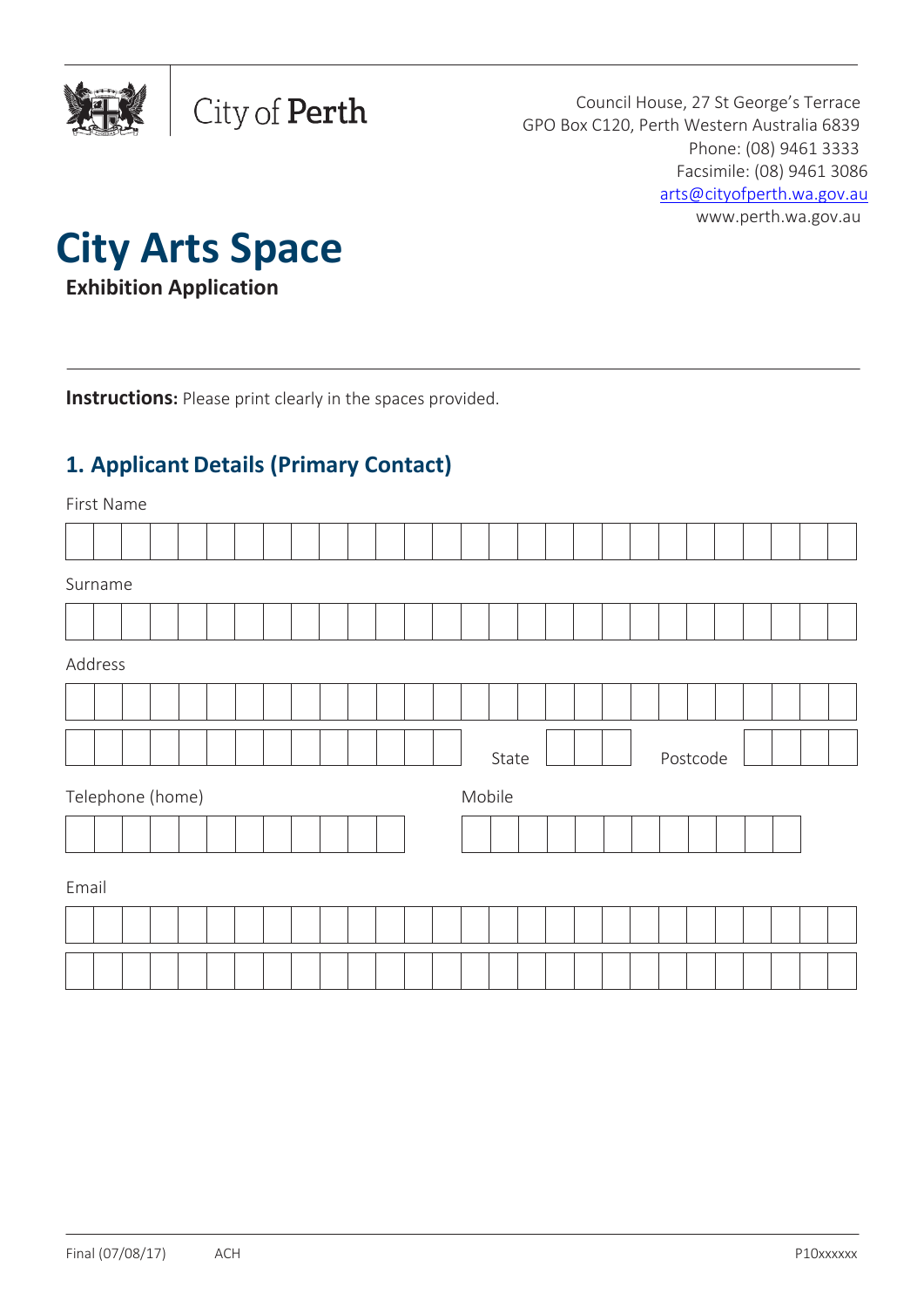# **2. Exhibition Details**

Title

Artists involved in the project

Preferred Start Date **Preferred End Date** 

Brief Exhibition Description

Do you intend to hold an opening event or other additional activities?

 $Yes \frown$  No

If yes, please provide a brief description: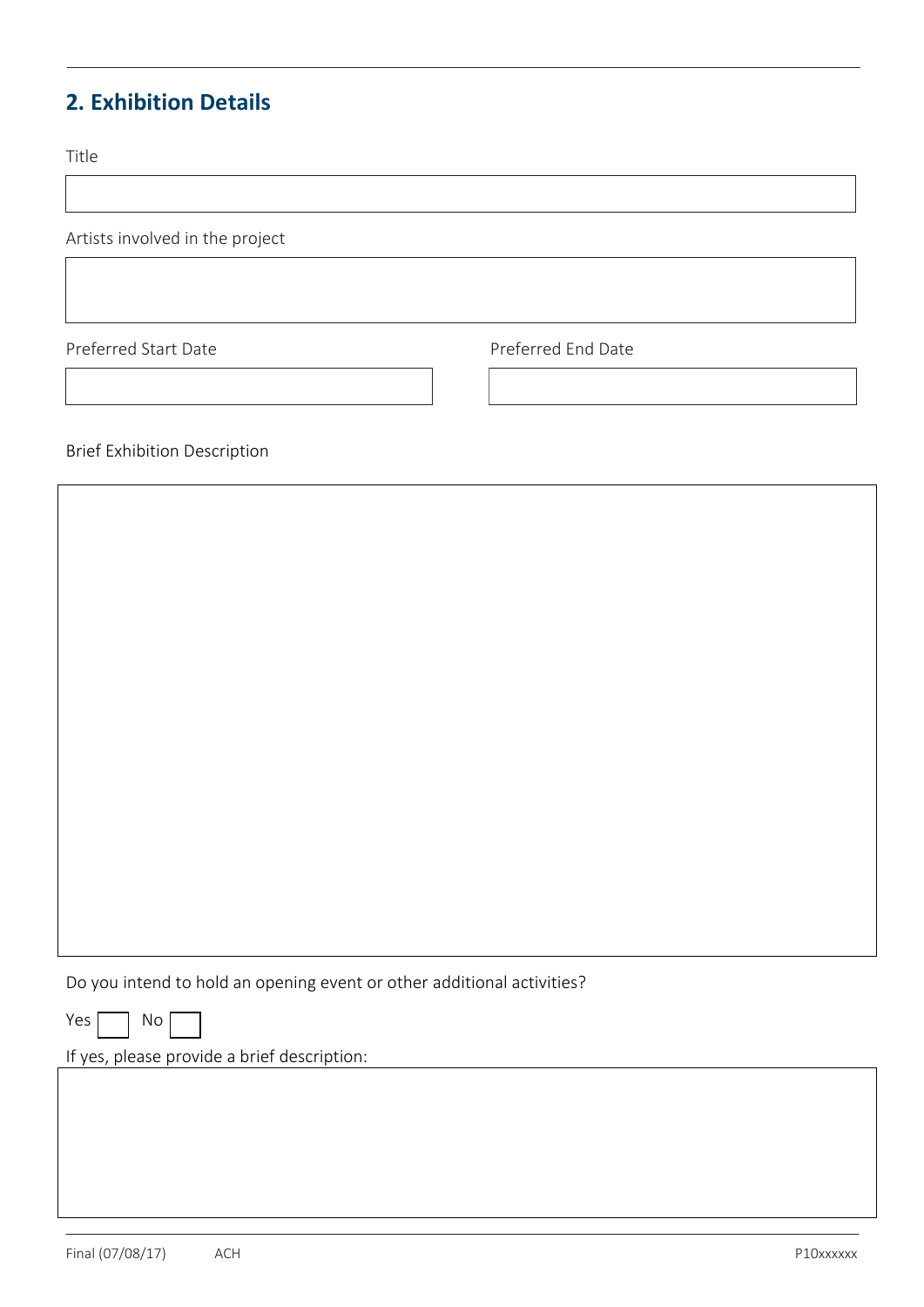## **3. Support Material**

In addition to this form, please provide the following:

- $\bigcirc$  A current Curriculum Vitae for each participating artist [no more than two A4 pages]
- $\bigcirc$  High resolution images and/or video/audio files demonstrating the quality of previous work or work proposed to be installed [no more than six images or files in total]
- $\circlearrowright$  An image list detailing: number of image, title of artwork, location, size, medium, date completed, name of any collaborators who worked with you on the project.

## **4. Submission of Application**

- $\Box$  By ticking this box I confirm I understand that this form authorises the City of Perth to reproduce any documents associated with this application for internal purposes only.
- By ticking this box I confirm I have read and agree to abide by the associated Conditions of Hire. I also confirm the information I have provided in this form is accurate. (A signature is not required on forms lodged electronically and submissions will be treated in accordance with the *Electronic Transactions Act 2011 (WA)*.)

Response Time: 30 working days from date of receipt.

| Date       |  |  |  |
|------------|--|--|--|
| (dd/mm/vv) |  |  |  |

#### **This form is available in alternative languages and formats on request**

## **5. Conditions of Hire**

1. Information: The Council maintains this facility in good condition and trusts that it meets your requirements.

In return for the use of the City Arts Space, it is expected that you:

- 1. Complete and sign an application form acknowledging all information set out in this document are understood, and ensure that all the conditions are met.
- 2. Pay the bond specified in addition to hire fees and any other fees which may be applicable.
- 3. Advise the City of Perth if alcohol is to be served, even if no liquor licence is required.
- 4. De-install your exhibition on schedule. Additional costs will be incurred for exceeding finishing time/date.
- 5. Leave the premises in a reasonably clean condition, i.e. tables and chairs cleared and stacked neatly; breakages cleared and spills wiped up at time of spillage; no areas left unusually dirty and the kitchen left as clean as it was found.
- 6. Floors swept to remove debris.
- 7. Do not return any keys issued to you by post. These must be returned to directly to a City of Perth staff member or the Customer Service desk at Council House.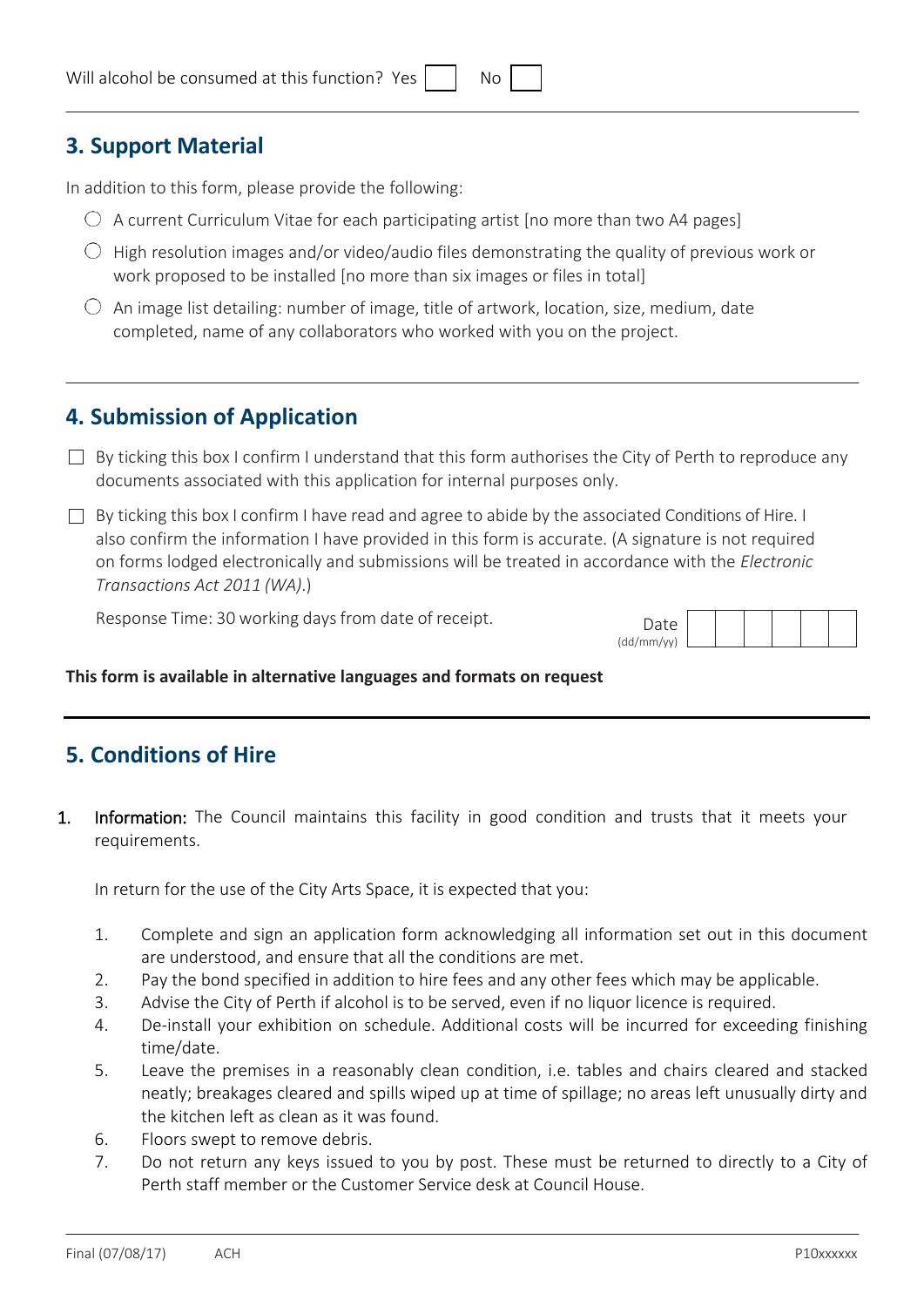8. It is understood that the City of Perth reserves the right, in rare circumstances, to take precedence over confirmed bookings. Every effort will be made to provide reasonable notice and to assist hirers to find alternative accommodation should this occur.

Every user of the premises shall ensure that during the period of use that:

- (a) No light or light fitting (other than the adjustable track lighting) is interfered with, covered or decorated any way except with the written consent of the Chief Executive Officer;
- (b) All decorations including flowers and all equipment brought into the building are removed immediately after use of the premises. Nothing is to be stored in the building without prior approval;
- (c) All hanging devices are removed from walls and screens, holes patched, sanded and painted, scuff marks on walls painted after use of the premises (putty, paint and necessary equipment will be provided);
- (d) No damage is caused to the premises or any property, chattels, equipment, fixtures or fittings therein or used in connection therewith;
- (e) No property, chattels, equipment, fixtures or fittings are removed from the premises;
- (f) No nuisance or annoyance is caused to the owners or occupiers of property in the vicinity of the premises.
- (g) The any officer of the City of Perth at all times during the period of hire has free access to the building and every part thereof.

No person using the premises shall:

- (a) Behave in a disorderly manner;
- (b) Be in an intoxicated condition;
- (c) Create or take part in any disturbance.
- (d) Cause any nuisance or annoyances to the owners or occupiers of any adjoining property or property within the vicinity of the facility.
- 2. Capacity: Total venue capacity is 85 and must not be exceeded. The maximum number of persons to be accommodated at any function is determined by the Department of Health. By admitting a greater number than permitted on this form, the hirer is liable to prosecution and forfeiture of all or part of the bond.
- 3. Promotion: The exhibiting Artist(s) will provide the City of Perth with the following materials for the promotion of the exhibition/project:
	- Three (3) high resolution images
	- Image credits
	- A 50 word description of the exhibition/project
	- All participating artists' names
	- Dates and times the gallery will be open during the exhibition/project
	- Links to anywhere information about the exhibition appears online
	- Copies of any printed promotional material (prior to distribution)
- 4. Installation: Methods of installation of artworks must be discussed and agreed upon with City of Perth staff prior to install. City of Perth staff may be able to provide installation advice either via email, over the phone or in person at an agreed time prior to the date of install. Installation of the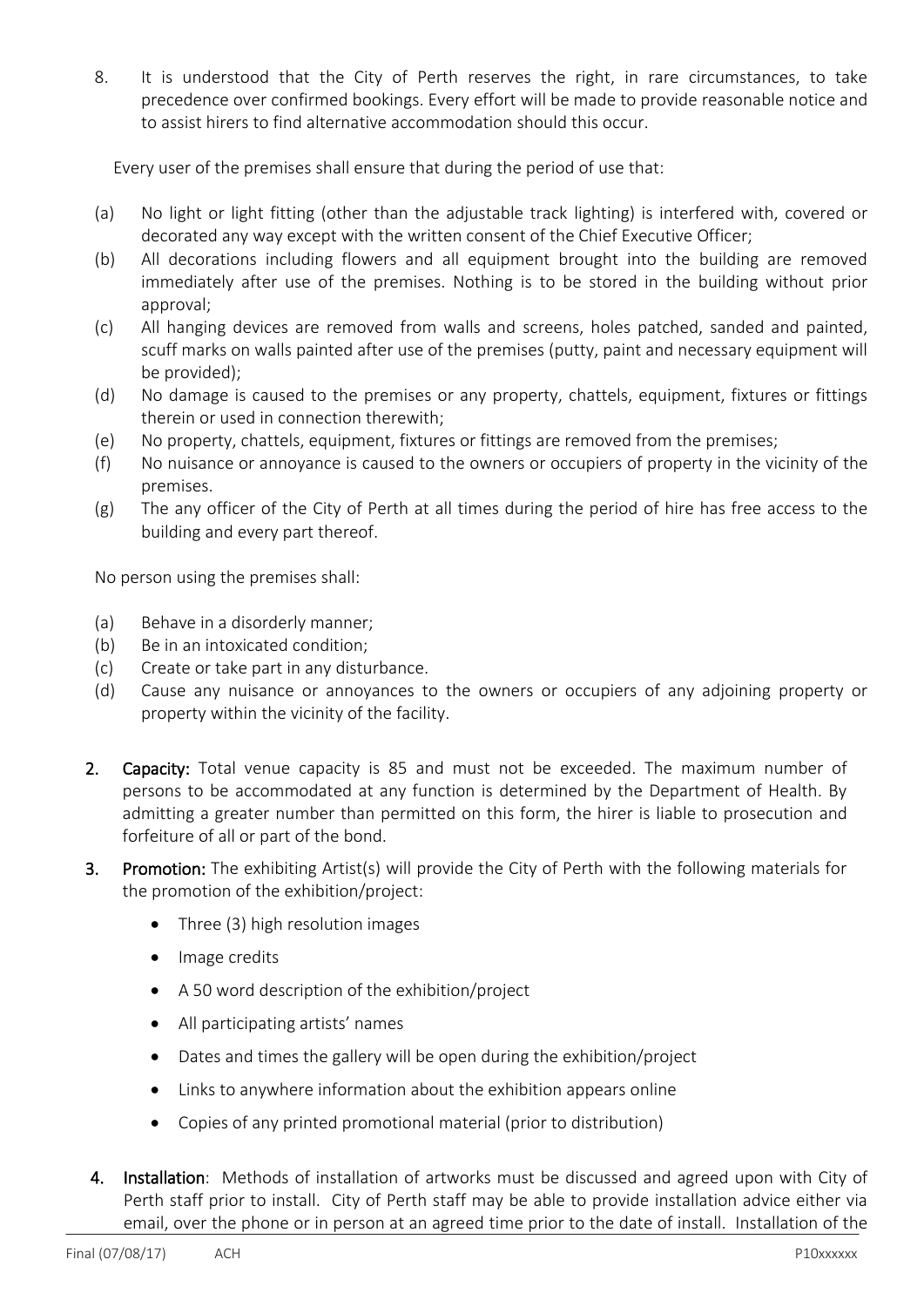artwork is the responsibility of the Artist(s), City of Perth staff will not be able to assist with the physical installation of works.

A mud map of the gallery indicating the dimensions of the space may assist exhibiting artists in planning their install and has been included as Attachment 1.

- 5. Opening Event: If the Exhibiting Artist(s) wish to hold an opening event it will be at their own expense and will be their responsibility to organise the set up and clean up. The venue must be cleaned immediately following the event (including the disposal of rubbish such as food scraps and empty bottles).
- 6. Licence requirements: Evidence of an appropriate liquor licence, public liability insurance, engagement of a private security guard and an appropriate APRA licence may be required for events.
- 7. Smoking: Smoking is not permitted anywhere in the building.
- 8. Noise: Hirers must comply with the provisions of the Environmental Protection (Noise) Regulations 1997. A breach of the Environmental Protection Act may result in a Noise Abatement Direction being served. Non-compliance with a Noise Abatement Direction is evidence of an offence, maximum penalty \$5,000.00.
- 9. Gallery Sitting: Exhibiting Artist(s) are responsible for arranging someone to sit the gallery during opening hours.
- 10. Exhibition Times: The gallery must be open at a minimum between the hours of 10am and 4pm each day during the exhibition period. If the Exhibiting Artist(s) wish to extend the exhibition times, they must ensure that the gallery is attended during the times advertised.
- 11. Sales: The Exhibiting Artist(s) will be responsible for managing the sale of artwork. The City of Perth takes no commission on sales and will not enter into any discussion or negotiation between the exhibiting artist and a third party.
- 12. Evacuation: A complete Emergency Response Procedure is available at the community building may be referred to by any hirer who wishes to review it.

The Evacuation Procedure is attached to this document (attachment 2), please retain this copy and have it on hand throughout the duration of your booking.

A second copy of the evacuation procedure is attached to the Application Form. This copy must be signed by hirer and returned to the City to confirm the procedure has been read and understood.

- 13. Basic requirements: No hire can commence until the City of Perth has received a signed application form, payment in full of bond/deposit and full hire fees and proof that all conditions have been met.
- 14. Bond refunds: The full amount of the bond will be refunded if, in the City's opinion, the facility is vacated on time, undamaged, and in a reasonably clean condition, and all other conditions for hire have been met. A refund cheque will be posted in the name specified on this form. Allow up to 4 weeks for processing.

A "reasonably clean condition" indicates:

- Gallery returned to the condition as found at time of key handover this includes all hanging devices removed from walls and screens, holes patched, sanded and painted, scuff marks on walls painted (putty, paint and necessary equipment provided, all equipment to be put away when patching and painting complete).
- Tables and chairs cleared and stacked neatly;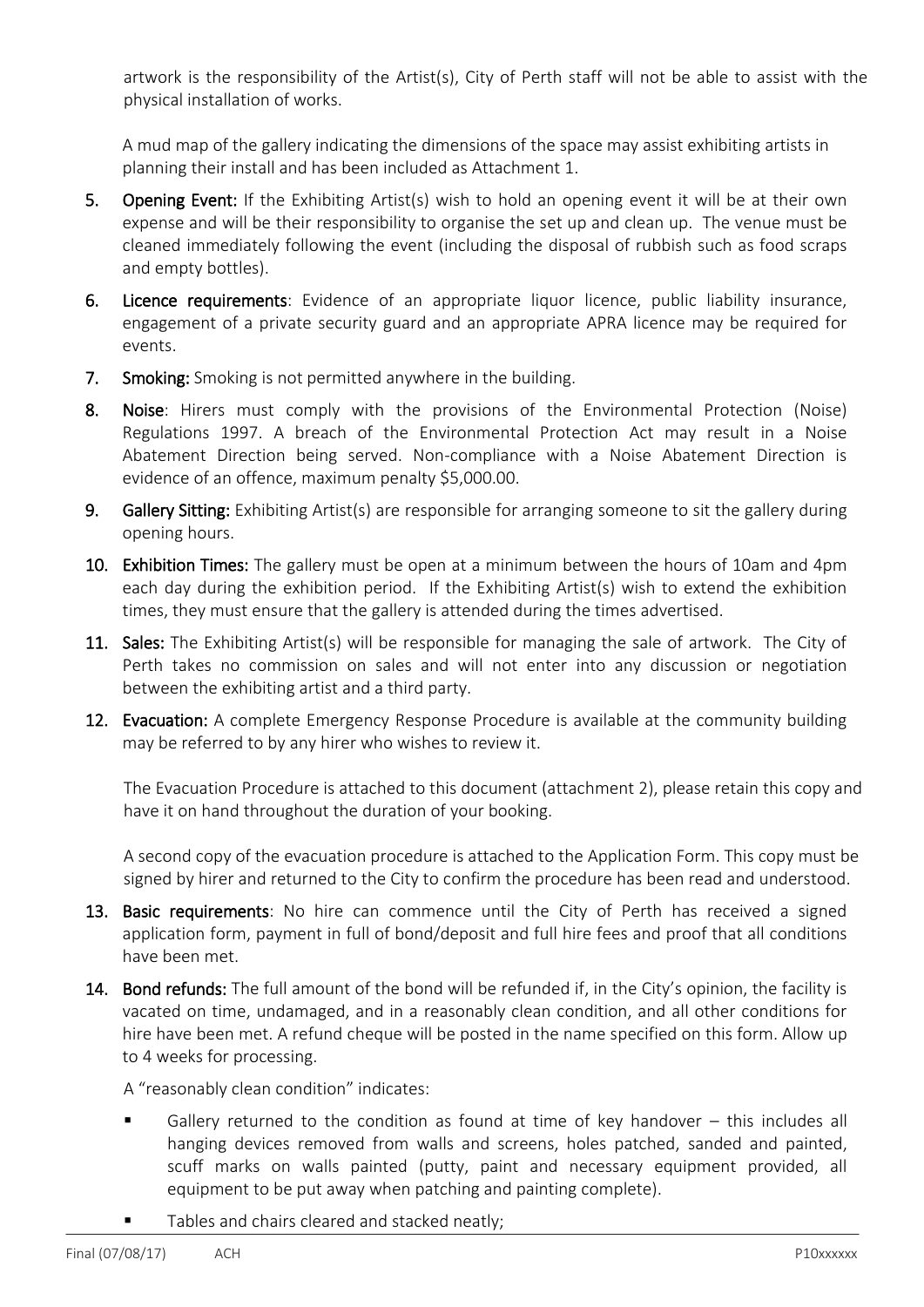- All rubbish removed and placed in the bin located in the kitchen.
- Floors swept;
- **Breakages cleared and spills wiped up at time of spillage;**
- **No areas left unusually dirty;**
- All decorations including flowers and any other equipment brought into the space removed by the end of the hire period
- All equipment listed on the *Equipment Checklist* present and in good condition.

"On time" means:

- No more than ten minutes after the booked finishing time after the period of hire terminates;
- If the event goes more than ten minutes over the specified time of hire, part or all of the bond fee may be withheld to cover the costs of cleaning, repairs and/or hire fees.
- 15. Indemnity: Upon acceptance of hire, you bind yourself as the hirer to hold the City of Perth and the employees of the City of Perth indemnified against claims which may be made against them for damages or otherwise, in respect of any loss, damage, death or injury caused by or in the course of or arising out of the hiring of the venue, the property of the City of Perth during all periods when such venue is on hire to the hirer.
- 16. Compliance: Failure to comply with all or any of these conditions may result in a forfeiture of all or a portion of the bond. In extreme cases, additional charges for cleaning and/or repair of damage may be imposed.

## LICENCES AND INSURANCES

Some activities and events may require licences and/or insurance, in this instance, proof of all required licences and insurances is required. Please email proof of all required licences to the City of Perth on [arts@cityofperth.wa.gov.au](mailto:arts@cityofperth.wa.gov.au) a minimum of two working days prior to commencement of the event or activity. Entry to the facility will not be permitted if proof of required licences and insurances is not presented before commencement of hire.

## PUBLIC LIABILITY INSURANCE

The Hirer is responsible for their own liability should injury/death arise from the Hirer's occupation or use of the facility. Businesses and organisations must provide a Certificate of Currency proving public liability cover of \$10M or more.

## LIQUOR LICENCE

A liquor license will not be required where:

- the total number of attendees over the entire course of the function does not exceed 100 and the service of liquor lasts a maximum of 2 hours (continuous); or
- the total number of attendees over the entire course of the function does not exceed 75 and the service of liquor lasts a maximum of 4 hours (continuous).

Many caterers hold a liquor licence. If yours does not, or if you are supplying alcohol yourself, applications for occasional liquor licences can be obtained from the Department of Racing, Gaming and Liquor on (08) 9425 1888, or [www.orgl.](http://www.orgl/)wa.gov.au (click on Liquor, Application Kits and Occasional Licence). You must apply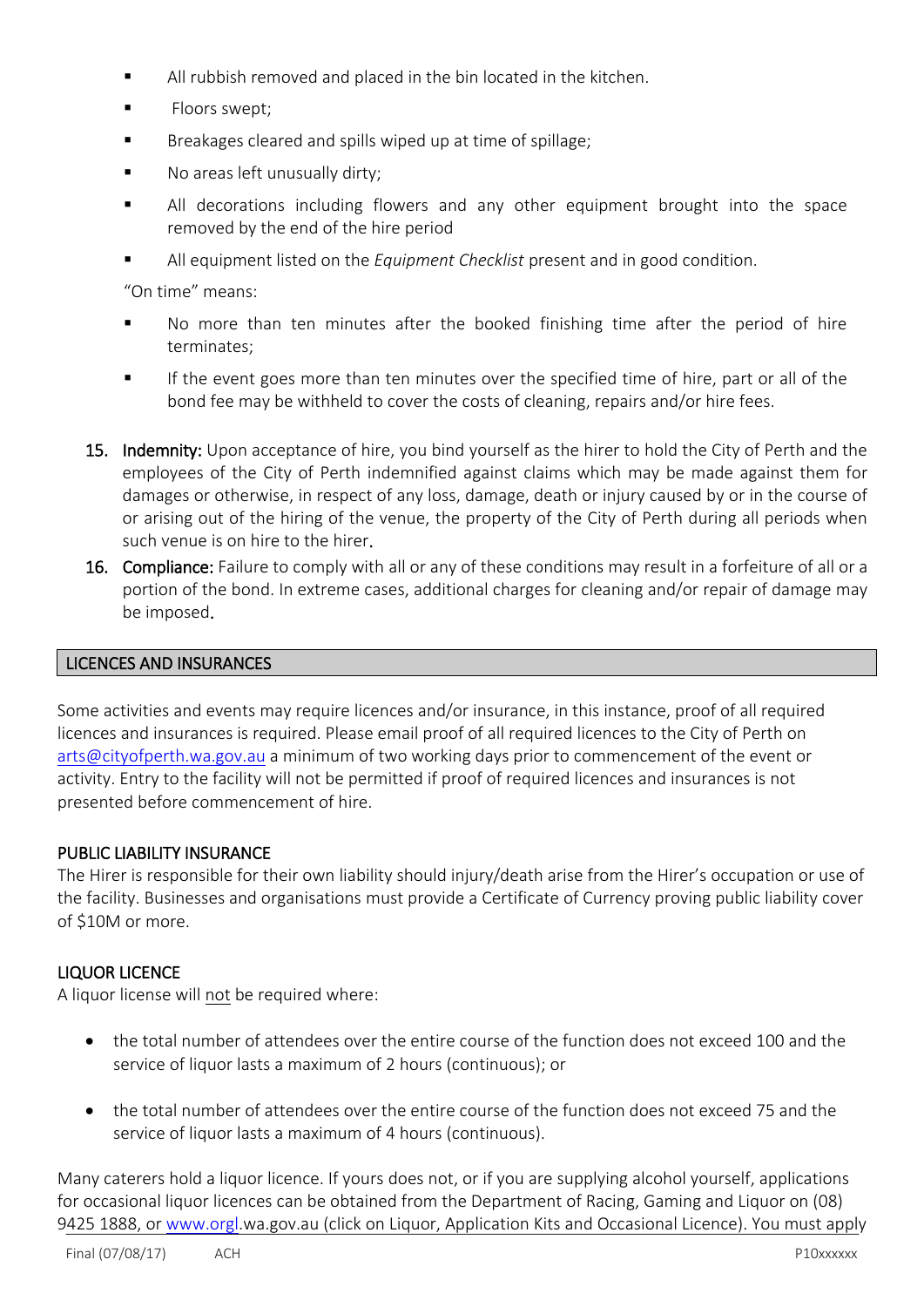for a licence at least two weeks before an event.

Alcohol must not be taken outside the gallery. Attendees may consume alcohol within the alfresco area to the side of the gallery, gate that divides this area from the Piazza outdoor space is closed (please see Attachment 1).

## APRA AND PPCA LICENCES

Public events involving the use of music require licences from the Australian Performing Rights Association (APRA) and the Phonographic Performance Company of Australia (PPCA), exempting events using broadcast radio. Event organisers requiring a licence may be contacted by APRA.

## LOCAL GOVERNMENT PROPERTY LOCAL LAW 2005

The City of Perth makes available for hire the City Arts Space under the provision of the Local Government Property Local Law 2005.

The Local Government Property Local Law 2005 can be downloaded from <http://www.perth.wa.gov.au/documentdb/679U>

## LOCATION, PARKING AND PUBLIC TRANSPORT

#### LOCATION

City Arts Space is located on the ground floor of the Northbridge Piazza Community Building at the corner of James and Lake Streets in Northbridge.



*Northbridge Piazza Community Building* 

## NEAREST CITY OF PERTH PARKING

- Aberdeen Street (open air) Entry at 115 121 Aberdeen Street and 104 Francis Street
- Roe Street (undercover) Entry at 68 Roe Street
- James Street (open air) Entry at 93 101 Milligan Street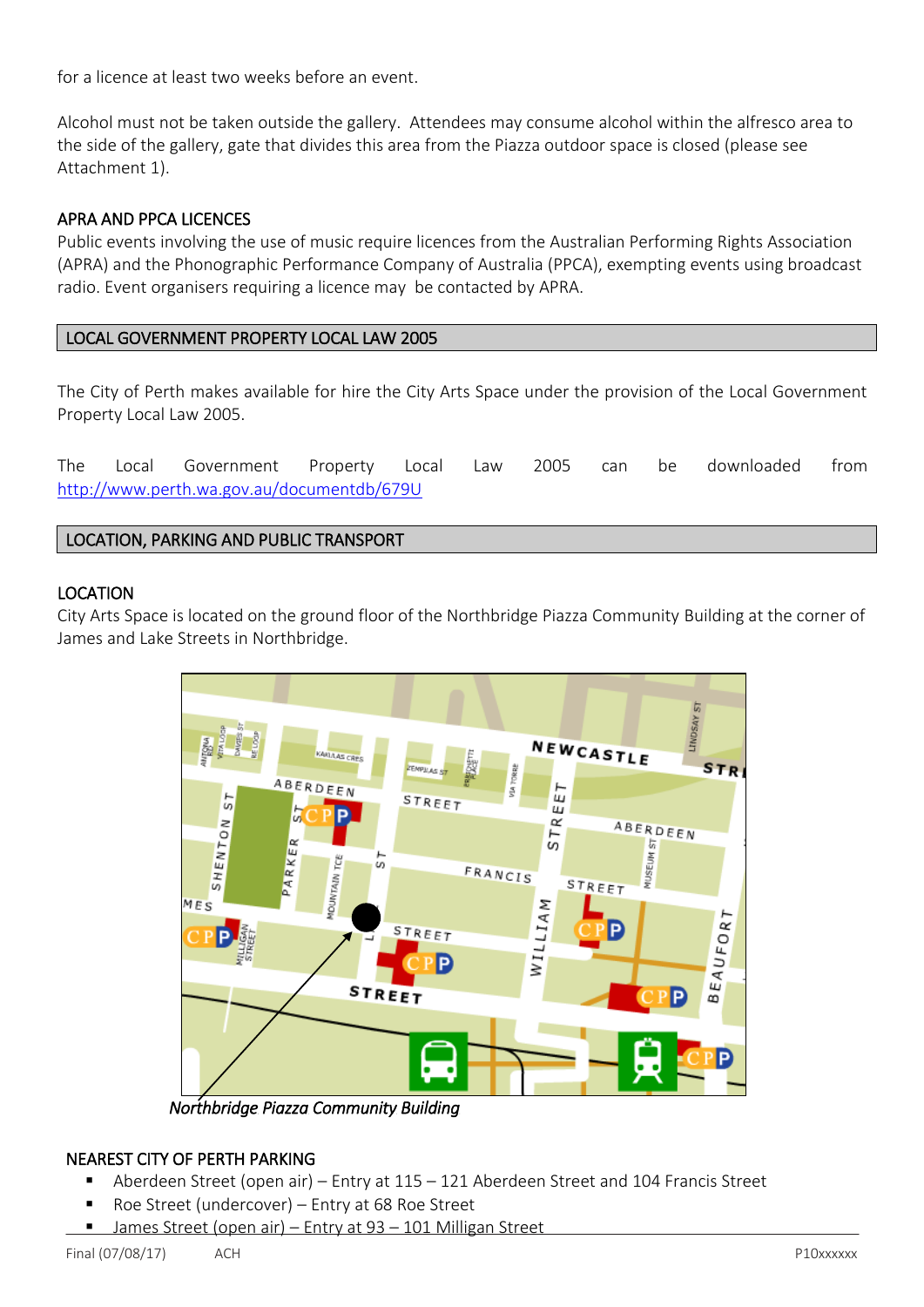Citiplace (undercover) – Entry at 2 Roe Street

## PUBLIC TRANSPORT

- The Northbridge Piazza is located 1 block from the Wellington Street bus station and Perth Central Train Station.
- Blue CAT stop no. 28 or 29.

## VEHICLE ACCESS

If vehicle access is required for bump-in and bump-out, please contact the City of Perth at least two business days prior to arrange a parking permit.

Phone: 9461 3181 or 9461 3842 Email: [arts@cityofperth.wa.gov.au](mailto:arts@cityofperth.wa.gov.au)

Please note, vehicle access can only be granted via James Street. There is no access to the building via the laneway at the rear of the building. Accessing the building via any other location may result in infringements being issued.

Vehicles are only permitted to stand at the front of the building during loading and unloading activities.

## BUILDING ACCESS

#### KEYS

The keys to the space are kept in a key safe, which is a small black box, located at the bottom of the pole that the gate to the courtyard connects to. Please flip down the front cover and enter the code to access the keys.

The code to the key safe will be provided to you two business days prior to commencement of hire period.

Please return the keys to the key safe after locking up at the end of your hire period.

## **GATE**

The door to the space is inside the courtyard. The gate is bolted but not padlocked – there is a bolt halfway up the gate and another at the bottom. You may need to shove the gate a bit in order to pull out the bolts.

Once unlocked, push the gate away from you to open the courtyard – it folds all the way back to the wall.

## DOOR

There is a glass door at the end of the bifold doors inside the courtyard, one of the keys (the square-ish one) unlocks this door. To lock it when you leave, lift by the handle as you lock. There is a strip of metal running down the side of the door that gets in the way a bit, just give the door a shove and it will open.

## BIFOLD DOORS

The bifolds are very temperamental. The front doors come apart in pairs and slide along to stack at either end. The bifolds separating the space from the courtyard do the same, but slide along a track and tuck away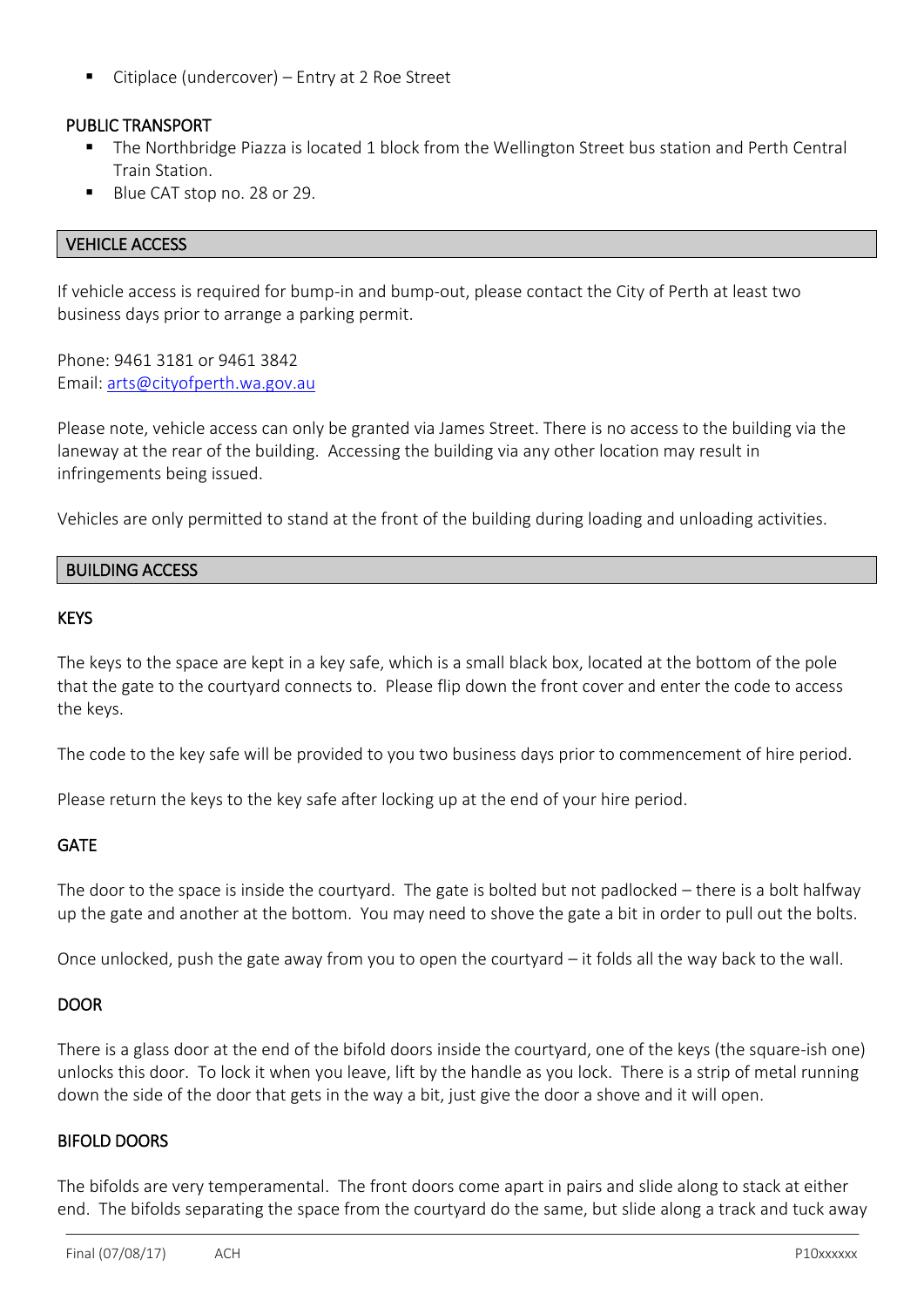into a recess at the far end.

If you decide to open the bifold doors, you must be meticulous about closing and locking them at the end of your hire period (they can appear to be locked when they are not). There is a gap that runs along the ground underneath the doors – the doors need to line up perfectly with this gap in order for the bolts to slot into it. If one door is not securely bolted and someone pushes lightly on it, the doors will open up and people will easily be able to get in.

#### POWER AND LIGHTING

#### LIGHTS, HEATING AIR-CONDITIONING

The switch board is located in the back (north-east) corner of what was once the kitchen. If you get there via the corridor to the toilets, the door to the kitchen is at the end on your right – the switch board is just inside the door to your left.

To turn the power to the lights, heating and air-con on, push the switches out (away from the centre of the switch board) on both sides. Once the power is turned on, the light switches are located on the exterior left side of the switch board.

#### **MUSIC**

There is a stereo system on the opposite side of the door to the kitchen with a line-in if you would like to plug in a device to play music. The stereo is fairly self-explanatory.

#### CLEANING AND RUBBISH DISPOSAL

#### **CLEANING**

Cleaning products and equipment are located in the bar area. Please ensure the space is returned to a reasonably clean condition at the end of your hire period.

#### A "reasonably clean condition" indicates:

- The space returned to the condition as found at time of key handover;
- Tables and chairs cleared and stacked neatly;
- All rubbish removed;
- **Floors swept;**
- Breakages cleared and spills wiped up at time of spillage;
- No areas left unusually dirty;
- All decorations and equipment brought into the space removed by the end of the hire period;
- All equipment listed on the *Equipment Checklist* present and in good condition.